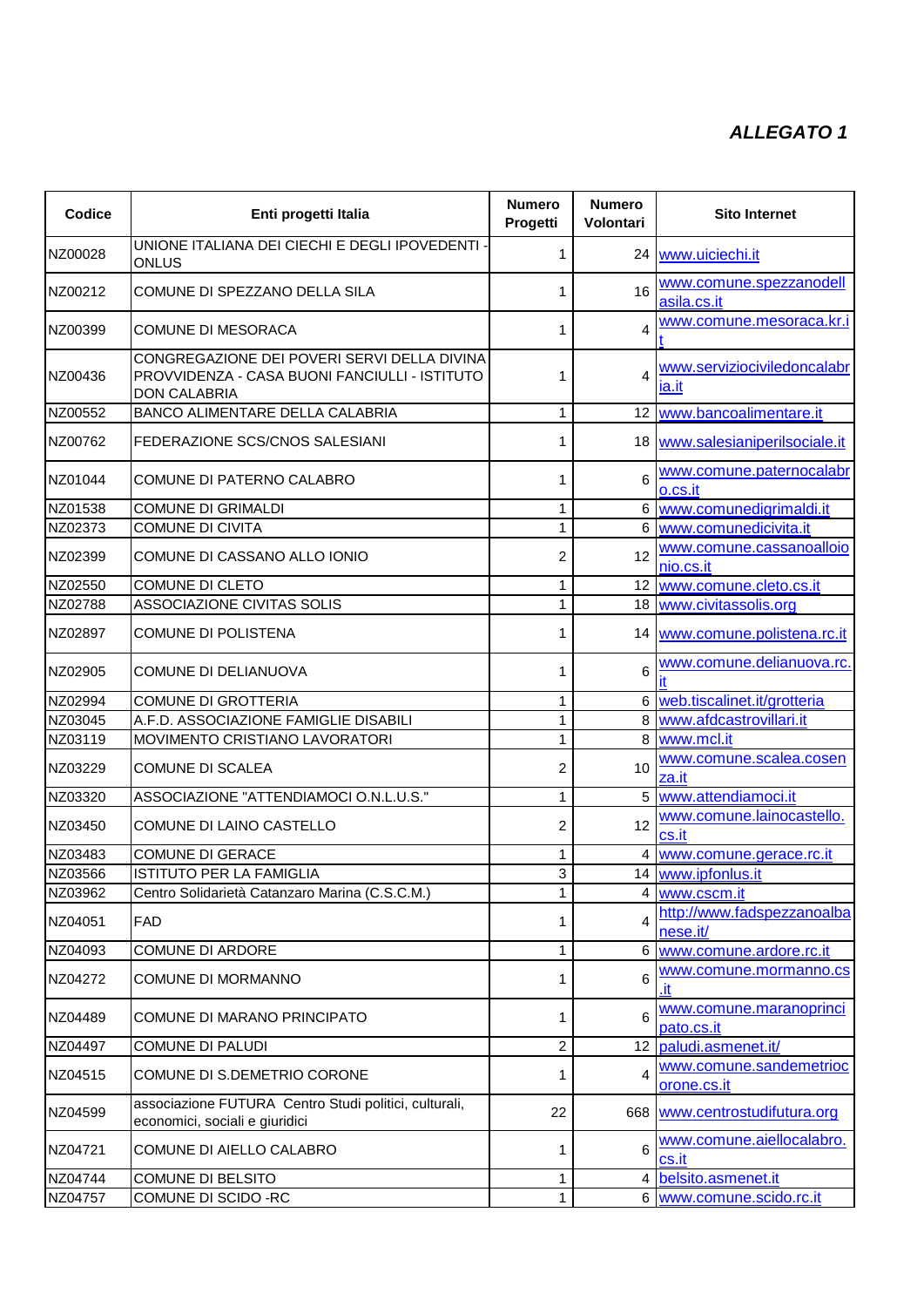| Codice             | Enti progetti Italia                                                         | <b>Numero</b><br>Progetti | <b>Numero</b><br>Volontari | <b>Sito Internet</b>                               |
|--------------------|------------------------------------------------------------------------------|---------------------------|----------------------------|----------------------------------------------------|
| NZ04767            | COMUNE DI GIFFONE (RC)                                                       | 1                         |                            | 6 www.comune.giffone.rc.it                         |
| NZ04774            | COMUNE DI SANTA CRISTINA D'ASPROMONTE                                        |                           | 4                          | www.comune.santacristinad<br>aspromonte.rc.it      |
| NZ04938            | PACESALUS-COOPERATIVA SOCIALE                                                | 1                         |                            | 5 http://pacesalus.eu                              |
| NZ04946            | COMUNE DI COSOLETO                                                           | 1                         | 6                          | www.cosoleto.it                                    |
| NZ04967            | <b>COMUNE DI SIMBARIO</b>                                                    |                           | 6                          | www.comune.simbario.vv.it                          |
| NZ04997            | COMUNE DI SAN ROBERTO                                                        | 1                         | 6                          | www.comune.sanroberto.rc.<br>it                    |
| NZ05191            | Fondazione Casa S. Francesco D'Assisi Onlus                                  | 1                         | 6                          | www.casasanfrancescodas<br>sisi.it                 |
| NZ05279            | ASSOCIAZIONE TAXI VERDE ONLUS                                                | 1                         |                            | 4 www.taxiverde.it                                 |
| NZ05352            | COMUNE DI MELICUCCA'                                                         | 1                         |                            | 12 http://melicucca.asmenet.it/                    |
| NZ05395            | COOPERATIVA SOCIALE VITASI' IMPRESA SOCIALE                                  | 1                         |                            | 4 www.vitasi.it                                    |
| NZ05534            | COMUNE DI SAN PIETRO IN AMANTEA                                              | 1                         | 6                          | www.comune.sanpietroina<br>mantea.cs.it            |
| NZ05564            | COMUNE DI BIANCO                                                             | 1                         |                            | 6 www.bianco.asmenet.it                            |
| NZ05565            | COMUNE DI GIOIOSA JONICA                                                     | 1                         | 6                          | www.comune.gioiosaionica.<br>rc.it                 |
| NZ05569            | <b>COMUNE DI MARTONE</b>                                                     | 1                         | 12 <sub>1</sub>            | www.comune.martone.rc.it                           |
| NZ05758            | U.DI.CON. UNIONE DIFESA CONSUMATORI                                          | 1                         | 50 <sub>1</sub>            | www.udicon.org                                     |
| NZ05785            | ASSOCIAZIONE GIOVANI IN MOVIMENTO                                            | 1                         | 12                         | www.giovaninmovimento.or                           |
| NZ05843            | <b>COMUNE DI ZAGARISE</b>                                                    | 1                         | 6                          | www.comune.zagarise.cz.it                          |
| NZ05909            | CENTRO CALABRESE DI SOLIDARIETA'                                             | 1                         |                            | 6 www.ccscatanzaro.it                              |
| NZ05936            | <b>COMUNE DI CANDIDONI</b>                                                   | 1                         | 4                          | www.comune.candidoni.rc.it                         |
| NZ05975            | ASS. STELLA COMETA ONLUS                                                     | 1                         |                            | 4 www.stellacometa.org                             |
| NZ06197            | <b>COMUNE DI OLIVADI</b>                                                     | 1                         |                            | 6 www.comune.olivadi.cz.it                         |
| NZ06249            | COMUNE DI LAGO                                                               | 1                         |                            | 6 www.comune.lago.cs.it<br>www.comune.nardodipace. |
| NZ06555            | COMUNE DI NARDODIPACE                                                        | $\overline{2}$            | 10                         | vv.it                                              |
| NZ06600            | ASSOCIAZIONE AMICI DEL TEDESCO<br>ASSOCIAZIONE MUSICALE "AMICI DELLA MUSICA" | 1                         |                            | 4 www.amicideltedesco.eu                           |
| NZ06682            | A.D.M.                                                                       | 1                         |                            | 6 www.admlamezia.it                                |
| NZ06788            | COOPERATIVA SOCIALE TERRA PROMESSA                                           | 1                         |                            | 4   www.coopterrapromessa.it                       |
| NZ06796<br>NZ06810 | ASSOCIAZIONE PADRE BARRE' ONLUS<br>AIDO LETIZIA SENESE                       | 1<br>1                    |                            | 4 www.padrebarre.it<br>4 www.aidoletiziasenese.it  |
| NZ06979            | COMUNE DI TAVERNA - CZ                                                       | 1                         |                            | 8 www.comuneditaverna.it                           |
| NZ07023            | COMUNE DI SAN BENEDETTO ULLANO                                               | 2                         | 10                         | www.comune.sanbenedetto<br>ullano.cs.it            |
| NZ07030            | COMUNE DI SAN SOSTI COSENZA                                                  | 1                         |                            | 6 www.comune.sansosti.cs.it                        |
| NZ07183            | COMUNE DI ZUMPANO                                                            | 1                         | 6                          | http://www.comune.zumpan<br>o.cs.it/               |
| NZ07211            | COMUNE DI ORSOMARSO                                                          | 1                         | 5                          | www.comune.orsomarso.cs                            |
| NZ07265            | COMITATO SALVIAMO CAMPANA                                                    | 1                         |                            | 5 www.salviamocampana.it                           |
| NZ07422            | COMUNE DI LAINO BORGO                                                        | 1                         | 6                          | www.comune.lainoborgo.cs<br>.it/                   |
| NZ07490            | COMUNE DI SERRASTRETTA                                                       | $\overline{2}$            | 12                         | www.comune.serrastretta.c<br>z.it                  |